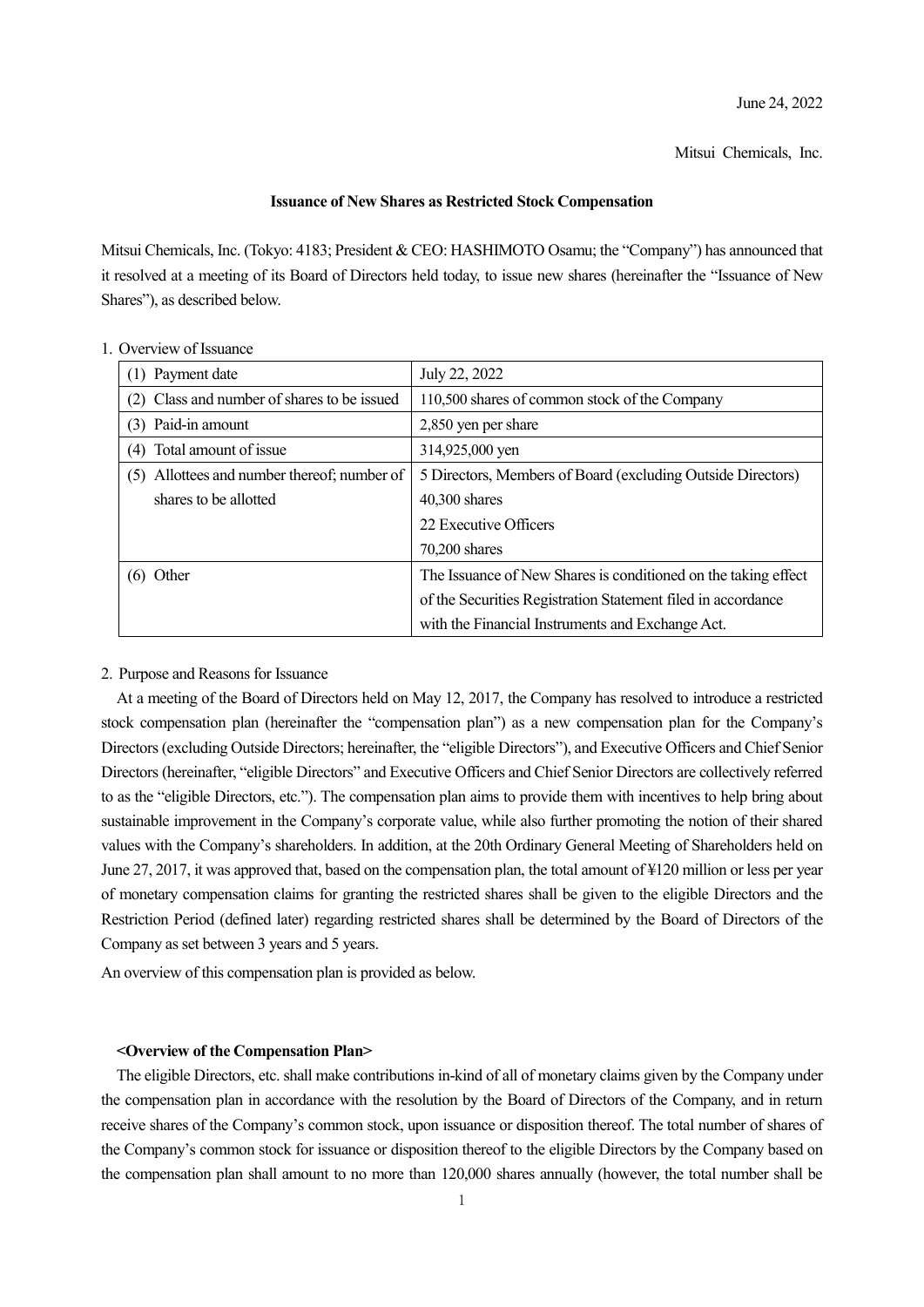adjusted to a reasonable extent, in cases where, following today, there is a stock split of the Company's shares of common stock (including a gratis allotment of shares of the Company's common stock) or share consolidation thereof, or otherwise in cases where circumstances arise necessitating adjustment in the total number of shares of the Company's common stock to be issued or disposed of as restricted shares).

The amount to be paid in per share for the Company's common stock above shall be the amount determined by the Board of Directors to the extent that does not constitute an especially advantageous sum for the eligible Directors, etc. who receive such shares of common stock, based on the closing price of common stock of the Company on the Tokyo Stock Exchange on the business day immediately preceding the date of the resolution by the Board of Directors (or the closing price on the transaction day immediately prior thereto if no transaction is made on such business day).

In addition, with respect to the aforementioned issuance or disposition of shares of the Company's common stock, the Company and each of the eligible Directors, etc. shall conclude an agreement on allotment of restricted shares, the outline of which includes: i) the eligible Directors, etc. may neither transfer, create a security interest on, nor otherwise dispose of the allotted shares of common stock of the Company during a certain restriction period; and ii) the Company shall make gratis acquisition of the shares of common stock under certain circumstances.

In consideration of the purpose of the compensation plan, the scope of duties of each of the eligible Directors, etc. and other various circumstances, and with the aim of securing capable personnel as officers and employees and further increasing the motivation of each of the eligible Directors, etc., the Company will grant the total of 314,925,000 yen of monetary claims (hereinafter the "monetary claims") to the eligible Directors, etc. and issue 110,500 new shares of common stock to them by contributions in-kind of the monetary claims. Furthermore, as the compensation plan has been introduced as an incentive to increase medium- to long-term corporate value, and taking into consideration the period in which the management measures will contribute to performance, the Restriction Period (defined later) shall be five years.

For the Issuance of New Shares, under the compensation plan, the 27 eligible Directors, etc. who are planned allottees shall pay in all of the monetary claims in the form of property contributed in kind and receive shares of common stock of the Company that shall be issued by the Company.

#### 3. Overview of the Allotment Agreement

An Overview of the agreement on allotment of restricted shares (hereinafter the "Allotment Agreement") that the Company and each of the eligible Directors, etc. shall conclude in the Issuance of New Shares is stated below.

# (1) Restriction Period

The eligible Directors, etc. may neither transfer, create a security interest on, nor otherwise dispose of the shares of common stock of the Company allotted under the Allotment Agreement (hereinafter the "Allotted Shares") between July 22, 2022 and July 21, 2027 (hereinafter the "Restriction Period"). The restriction described in the preceding sentence will hereinafter be referred to as the "Restriction."

### (2) Condition on Removal of Restriction

On the condition that the eligible Directors, etc. have continued to serve as Director, Executive, Corporate Auditor, Executive Officer, Chief Senior Director, Senior Director, Councillor, Advisor, Senior Advisor, employee, or an equivalent position of the Company or a company affiliated with the Company during the Restriction Period, the Company shall remove the Restriction for all of the Allotted Shares upon the expiration of the Restriction Period.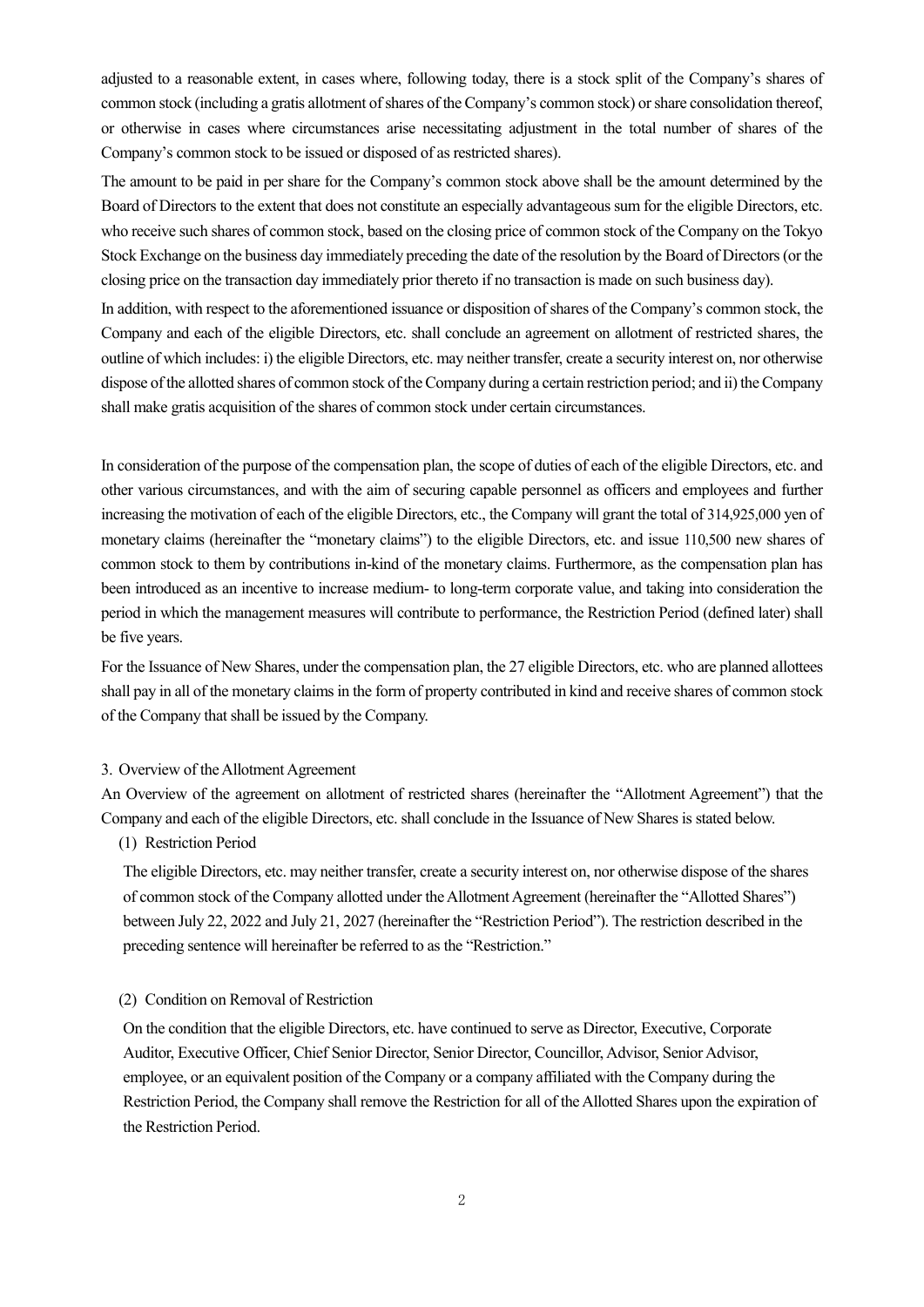- (3) Treatment of vacations or retirements of the eligible Directors, etc., due to expiration of term, death, compulsory retirement age, or other fair reasons
	- i) Condition on removal of the Restriction

In cases where an eligible Director, etc. vacates or retires from the position of Director, Executive, Corporate Auditor, Executive Officer, Chief Senior Director, Senior Director, Councillor, Advisor, Senior Advisor, employee, or an equivalent position of the Company or a company affiliated with the Company due to expiration of term, compulsory retirement age, or other fair reasons (except for in case of death), the Company shall remove the Restriction upon the time immediately after the vacation or retirement (however, in case of the vacation or retirement due to death, upon the time determined separately by the Board of Directors (which shall fall in the Restriction Period) after the death of the eligible Directors, etc.) on the condition that either of the above positions was maintained throughout the Restriction Period until such vacation or retirement.

ii) Number of the Allotted Shares for which the Restriction is removed

The number of the Allotted Shares for which the Restriction is removed (Shares less than one unit shall be rounded off.) shall be obtained by multiplying the number of the Allotted Shares held at the time of vacation or retirement stated in i) above (including in the case of death) by the relevant eligible Directors, etc. by the number calculated by dividing the number of months from April of the year that includes the payment date (July 22, 2022) for the Allotted Shares to the month that includes the date of the relevant vacation or retirement by 12 (If the calculated number exceeds 1, the number shall be 1.).

## (4) Gratis acquisition by the Company

The Company shall automatically acquire all of the Allotted Shares for which the Restriction is not removed, at no cost.

In cases where an eligible Director, etc. vacates or retires from any of the position of Director, Executive, Corporate Auditor, Executive Officer, Chief Senior Director, Senior Director, Councillor, Advisor, Senior Advisor, employee, or an equivalent position of the Company or a company affiliated with the Company during the Restriction Period, the Company shall automatically acquire the Allotted Shares at no cost excluding the case where the vacation or retirement is caused by expiration of term, death, compulsory retirement age, or other fair reasons.

## (5) Management of shares

During the Restriction Period, the Allotted Shares shall be managed in a dedicated account opened by the eligible Directors, etc. at Nomura Securities Co., Ltd., in order to ensure that the eligible Directors, etc. neither transfer, create a security interest on, nor otherwise dispose of the shares during that period. In order to secure the effectiveness of the Restriction, etc. related to the Allotted Shares, the Company has entered into a contract with Nomura Securities Co., Ltd. with regard to the management of the Allotted Shares in a dedicated account at Nomura Securities Co., Ltd. established by each of the eligible Directors, etc. The eligible Directors, etc. have agreed on the details of management in the relevant dedicated accounts.

### (6) Treatment during organizational restructuring, etc.

In cases where, during the Restriction Period, a General Meeting of Shareholders of the Company (however, in cases where the organizational restructuring, etc., in question does not require approval from a General Meeting of Shareholders of the Company, the Board of Directors of the Company) approves a merger agreement wherein the Company becomes the extinct company, or a share exchange agreement or a share transfer plan wherein the